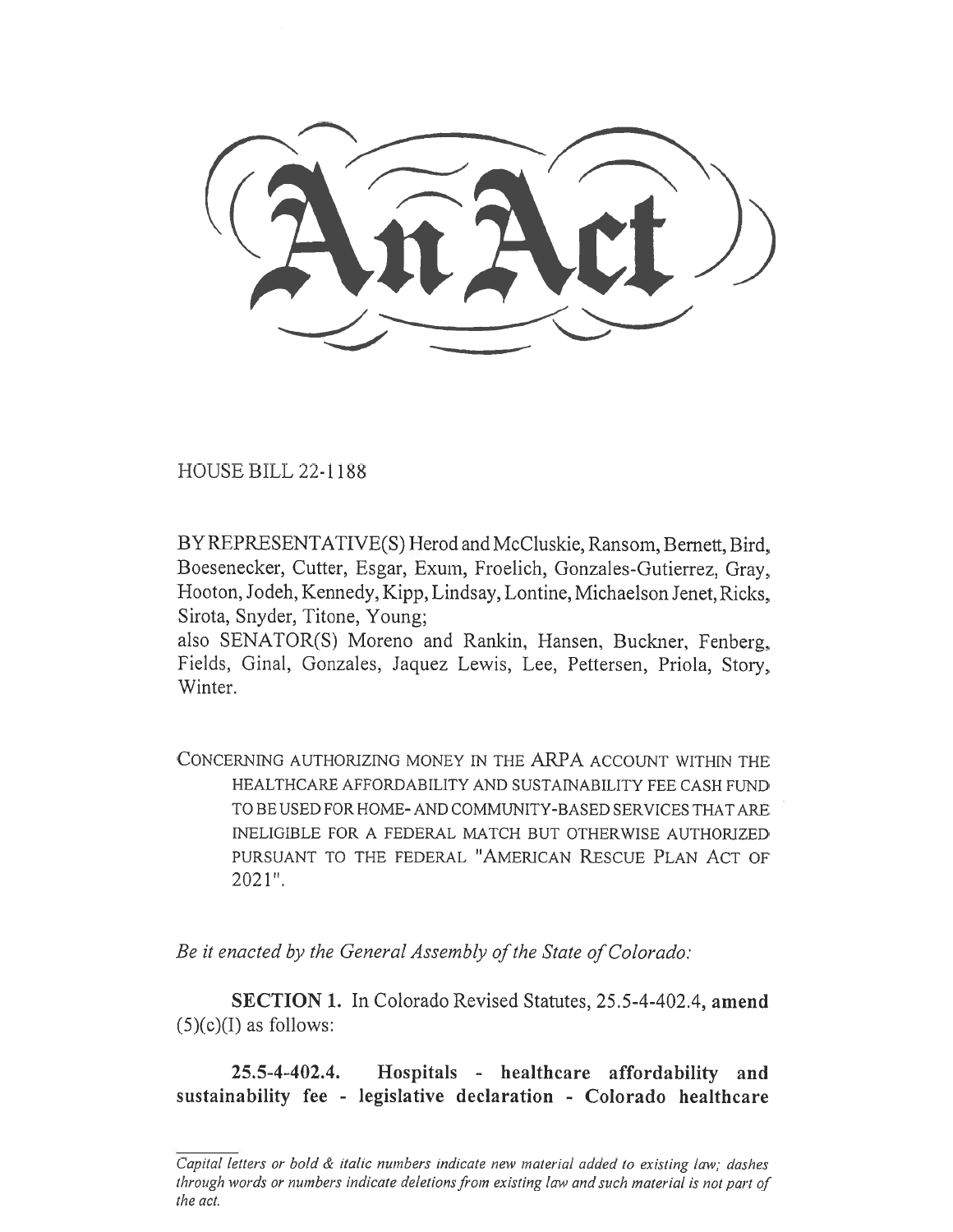affordability and sustainability enterprise - federal waiver - fund created - rules - reports - repeal. (5) Healthcare affordability and sustainability fee cash fund. (c) ARPA home- and community-based services account. (I) (A) There is created the "ARPA home- and community-based services account" within the fund, referred to in this subsection (5)(c) as the "ARPA account". Notwithstanding any other provision of this section to the contrary, money in the ARPA account as a result of fund savings and federal matching dollars must be used in accordance with section 9817 of the federal "American Rescue Plan Act of 2021", Pub.L. 117-2, as amended, referred to in this section as "ARPA", to implement or supplement the implementation of home- and community-based services under the medical assistance program pursuant to the provisions of part 18 of article 6 of this title 25.5.

(B) NOTWITHSTANDING SUBSECTION  $(5)(c)(I)(A)$  OR ANY OTHER PROVISION OF THIS SECTION, MONEY IN THE ARPA ACCOUNT MAY BE USED FOR A PURPOSE THAT IS INELIGIBLE FOR A FEDERAL MATCH BUT OTHERWISE AUTHORIZED PURSUANT TO THE ARPA IF THE GENERAL ASSEMBLY APPROPRIATES THE MONEY FOR THAT PURPOSE.

SECTION 2. Safety clause. The general assembly hereby finds,